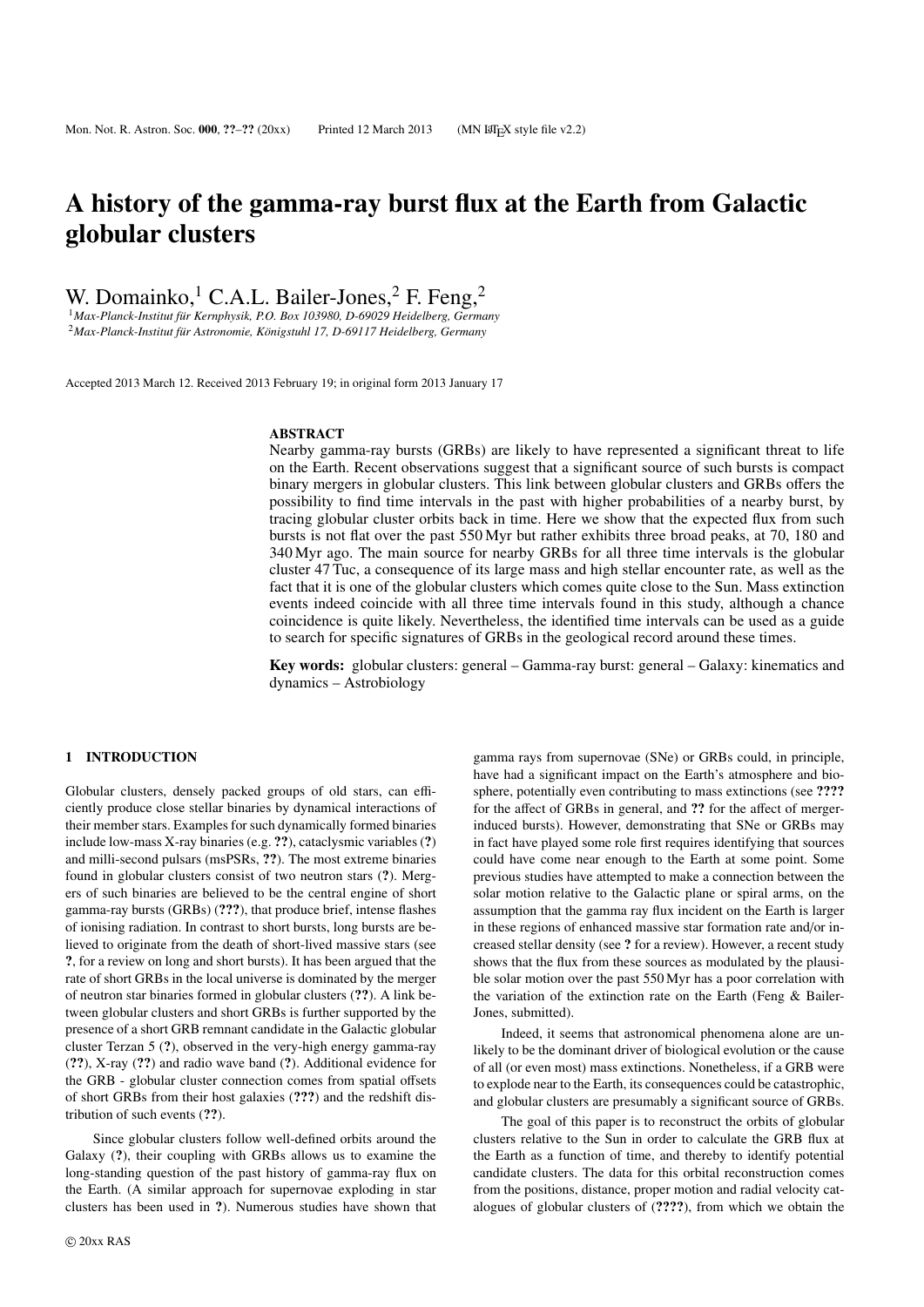# 2 *W. Domainko et al.*

current Galactic coordinates and space velocities. By sampling over the (often significant) uncertainties in the reconstructed orbits of the globular clusters and the Sun, we infer the expected GRB flux as a function of time. This allows us to identify the most probable intervals in the Earth's history of a significantly increased gamma ray flux, which may (or may not) be associated with times of higher extinction rate.

In section ?? we describe the orbital reconstruction method, and in section ?? we explain how we derive from this the probability distribution over the past cluster–Sun separation and the expected gamma ray flux at the Earth. This takes into account the different GRB rates in the clusters, which is derived in section ??. We give our results in section ?? where we also identify some past extinction events. We conclude in section ?? with an outlook on how to further this work.

#### 2 METHODS

### 2.1 Reconstructing Galactic orbits

We trace the orbits of the Sun and the globular clusters back in time by integrating the equations of motion through the Galactic potential. In a purely gravitational system there is no dissipation of energy, so the dynamics are reversible. We adopt an analytic, three component, axisymmetric potential, Φ, comprising the Galactic bulge, halo and disk

$$
\Phi(R, z) = \Phi_b + \Phi_h + \Phi_d . \tag{1}
$$

The bulge and halo are represented with a Plummer distribution

$$
\Phi_{b,h} = \frac{-GM_{b,h}}{\sqrt{R^2 + z^2 + b_{b,h}^2}}
$$
\n(2)

in which the characteristic length scales are  $b<sub>b</sub> = 0.35$  kpc for the bulge and  $b_h = 24.0$  kpc for the halo, and the bulge and halo masses are  $M_b = 1.40 \times 10^{10}$  M<sub>o</sub> and  $M_h = 6.98 \times 10^{11}$  M<sub>o</sub> respectively. *R* is the radial coordinate perpendicular to the axis, and  $\zeta$  is the distance from the Galactic plane. For the disk we use the potential from ?

$$
\Phi_d = \frac{-GM_d}{\sqrt{R^2 + \left(a_d + \sqrt{z^2 + b_d^2}\right)^2}}
$$
(3)

with the values  $M_d$  = 7.91 × 10<sup>10</sup> M<sub>o</sub> for the disk mass, and  $a_d$  = 3.55 kpc and  $b_d$  = 0.25 kpc for the scale length and scale height of the disk, respectively (after ?). The integration is performed numerically from the present back to 550 Myr BP (before present). This time limit is chosen because it corresponds to the beginning of the Phanerozoic eon, a time from which the fossil record becomes more indicative of biodiversity variations. The globular clusters (and Sun) are treated as massless.

The initial conditions for the integration are the current phase space coordinates (three position and three velocity components) of the globular clusters (and Sun). These of course have significant uncertainties, each represented as a Gaussian with known mean (measured coordinate) and standard deviation (estimated uncertainty). These come from Dana Casetti-Dinescu's catalogue for globular cluster's three-dimensional space velocities  $(2012 \text{ version})^1$  for the globular clusters, and from Hipparcos data by (?) for the Sun. We further use a distance of the Sun to the Galactic center obtained

<sup>1</sup> http://www.astro.yale.edu/dana/gc.html



Figure 1. Samples of the orbit of 47 Tuc relative to the Sun to show how their separation varies over time. The variance arises from sampling the uncertainty in the current phase space coordinates of both the globular cluster and the Sun, and integrating each back in time through the Galactic potential.

from astrometric and spectroscopic observations of the stars near the supermassive black hole of the Galaxy (?) and the displacement of the Sun from the Galactic plane is calculated from the photometric observations of classical Cepheids by ?. Rather than just performing a single integration for each object (cluster or Sun), we Monte Carlo sample its initial conditions from the uncertainty distribution in order to build up a large sample of orbits. Figure ?? shows an example of such sample orbits for one globular cluster, 47 Tuc, by plotting the distance of the cluster from the Sun over time. (We sample over the possible orbits of the Sun too.) We do not take into account the (possibly significant) uncertainties in the Galactic potential. In principle we could adopt an uncertainty model for these parameters and marginalize over them also. But we choose to omit this in this first investigation.

Finally we have to note that compact binaries may be ejected from their parent cluster before they merge and produce a GRB (e.g. ??). This effect will smear out the distribution of compact binaries around the producing cluster. The typical escape velocities for massive globular clusters are about 50 km s<sup>−</sup><sup>1</sup> , which is comparable to the present uncertainties of the globular cluster velocity. Although over time the orbit of the ejected binary could deviate considerably from its parent cluster, the uncertainty in its orbit is comparable to the uncertainty for its parent cluster, which we take into account. We therefore choose to omit the issue of ejected GRB progenitors for this first investigation. Furthermore, more massive clusters are better able to retain their binaries, and these are the clusters that preferentially produce GRBs (see Sec. ??).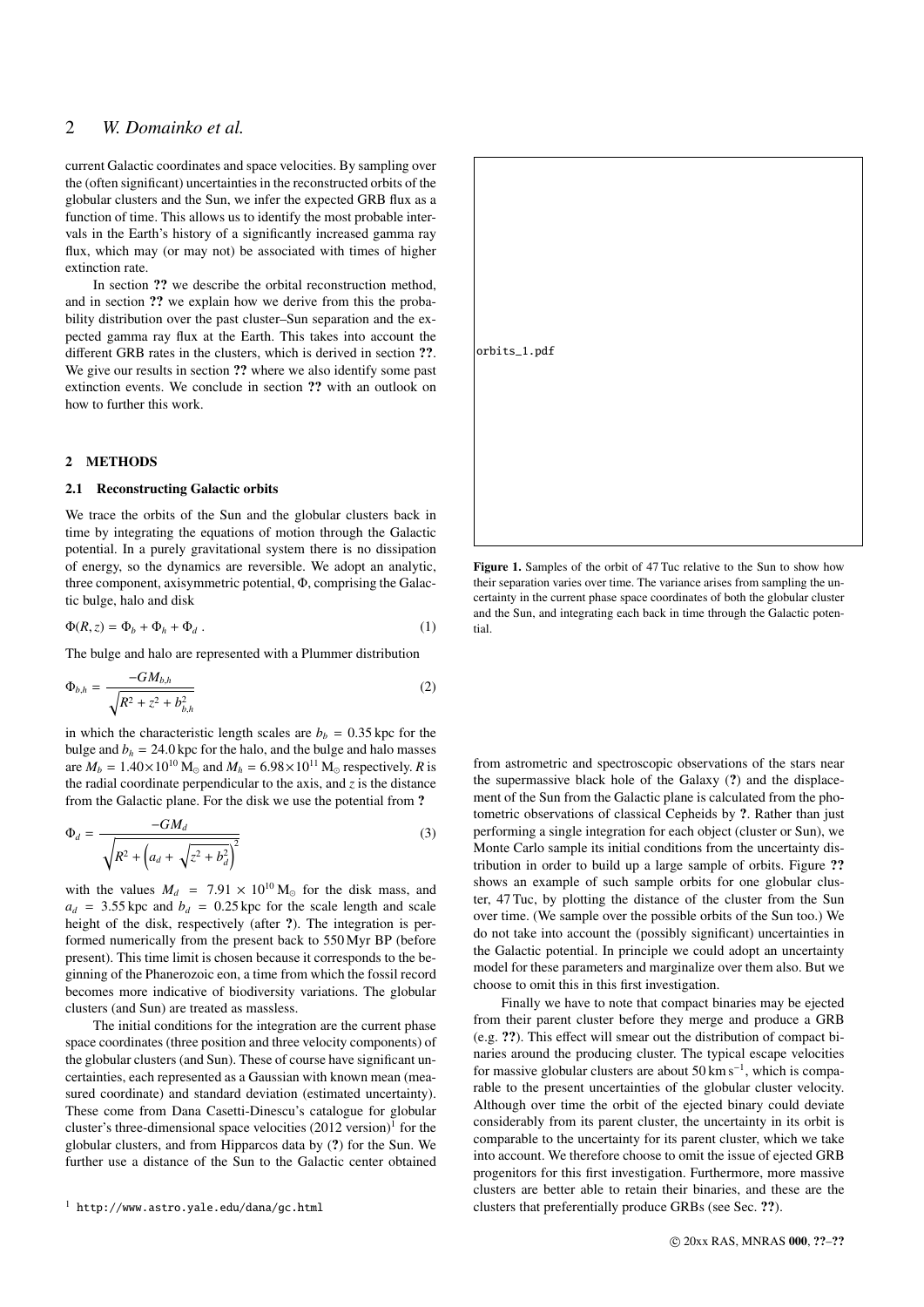#### 2.2 The probability distribution over globular cluster distances and the expected GRB flux at the Earth

For a given globular cluster, *c*, we convert the set of (thousands of) relative orbits into a two-dimensional density distribution over time, *t*, and separation, *r*, using kernel density estimation. We interpret the resulting distribution as a probability distribution of the Sun–cluster separation over time,  $f_c(r, t)$ , which is normalized such that  $\int_{r} f_c(r, t) dr = 1$  for all *t* and for each cluster. This is shown<br>in Figure 22 for 47 Tuc, in which the probability density is plotted in Figure ?? for 47 Tuc, in which the probability density is plotted as a grey scale. At any given time, the darker the band, the more concentrated the probability is around a smaller range of distances. The width of the distribution at any time is determined by how the uncertainties in the present coordinates of both globular cluster and Sun propagate back in time. The density estimates for some other globular clusters are shown in Figures ??–??.

The flux of a gamma ray burst at the Sun is proportional to  $1/r^2$ . Multiplying  $f_c(r, t)$  by  $1/r^2$ , and assuming that gamma ray<br>bursts occur at random times<sup>2</sup>, we get a 2D distribution which is bursts occur at random times<sup>2</sup>, we get a 2D distribution which is proportional to the expected GRB flux from distance *r* at time *t*. If we integrate this (at a time *t*) over all distances then we get a quantity,  $\int_{r} \frac{1}{r^2} f_c(r, t) dr$ , which is proportional to the expected GRB flux<br>from that globular (at time t). The important thing about this quanfrom that globular (at time *t*). The important thing about this quantity is that it takes into account the uncertainties in the reconstructed globular cluster and solar orbits.

We now extend this concept to the complete set of globular clusters. Each cluster has a different probability per unit time of producing a GRB, proportional to the factor  $w_c$ , defined in section ??. We can then see that the quantity

$$
\Psi(t) = \int_{r=0}^{r=r_{\text{max}}} \sum_{c} w_c \frac{1}{r^2} f_c(r, t) dr
$$
 (4)

is proportional to the expected GRB flux at the Sun at time *t* from any globular cluster. In principle we integrate up to  $r_{\text{max}} = \infty$ , but in practice we can truncate it to a few kpc. Indeed, if there is a minimum flux threshold below which the gamma ray flux is too small to have any significant affect on the Earth's biosphere or climate, then truncation is appropriate. Note that the absolute scale of  $\Psi(t)$ is not calibrated: only relative values are meaningful.

#### 2.3 Weighting individual globular clusters

Observationally, the frequency of occurrence of GRBs in individual globular cluster is not known. The dynamical formation of compact binaries, proposed progenitors of such events, is rather complex, involving at least two stellar encounters (see ??). However, the rate of GRBs in each globular cluster is expected to be linked to the cluster properties. Several authors have already investigated the dependence of the compact binary formation rate on the characteristics of the clusters. ? found that the formation of close double neutron star binaries depends on the square of the cluster density, and that the number of retained neutron stars increases as the escape velocity (and thus cluster mass) increases. ? used a model where the formation of double neutron star binaries scales linearly with the neutron star number density, the velocity dispersion (and thus mass of the cluster) and the number of potential progenitor systems (binaries containing one neutron star). Both models find that massive



Figure 2. The variation of the probability density,  $f_c(r, t)$ , of the distance  $r$ between 47 Tuc and the Sun as a function of time *t*, shown as a grey scale. This scale is normalized such that the integration over *r* at each *t* is unity.

clusters with a high concentration of stars strongly favour the formation of prospective GRB progenitor systems. Here we adopt a similar approach to these previous works and scale the expected GRB rate with quantities that are known for a large sample of globular clusters.

Specifically, assuming that GRBs are caused by neutron star encounters, then the GRB rate will depend on the number of neutron stars in the cluster and their encounter rate. We assume that the number of neutron stars scales linearly with the mass of the globular cluster,  $m<sub>c</sub>$ , and thus linearly also with the cluster luminosity. The total encounter rate,  $\Gamma_c$ , is given as  $\Gamma_c \propto \rho_0^{1.5} r_{\text{core}}^2$  (?), where  $\rho_c$  is the core radius of is the central stellar number density and  $r_{\text{core}}$  is the core radius of the globular cluster. Values for these parameters for our sample of clusters we obtained from  $?$ , 2010 edition<sup>3</sup>. Combining these two factors we get a quantity  $w_c = m_c \Gamma_c$ , which is proportional to the frequency of gamma rays bursts in the clusters, and is used as the weighting factor in section ??. Accordingly, and as already noted in the beginning of this section, massive clusters with high concentrations of stars at their center have a large GRB rate. We investigated the uncertainties of our approach by applying an alternative weighting scheme for individual globular clusters. We followed ? and adopted weights proportional to  $\rho_0^2 m_c$ . With this approach we found that the typical uncertainties for the leading clusters is a facfound that the typical uncertainties for the leading clusters is a factor of a few, with a few notable exceptions (see Sec. ??). For the results in Sec. ?? we use the weights  $w_c$  as defined earlier in this section.

Having calculated the indivdual weights,  $w_c$ , they are then normalised such that the sum of all weights equals 1. Here we used 141 clusters from ?, 2010 edition where all necessary parameters are known. This, in principle, further allows us to estimate the expected absolute GRB rates for individual globular clusters by defining that

<sup>2</sup> GRBs are of course discrete, rare events. Lacking information on when they occurred, the best we can do is to derive the probability per unit time of a burst for each globular cluster.

<sup>3</sup> http://physwww.mcmaster.ca/˜harris/mwgc.dat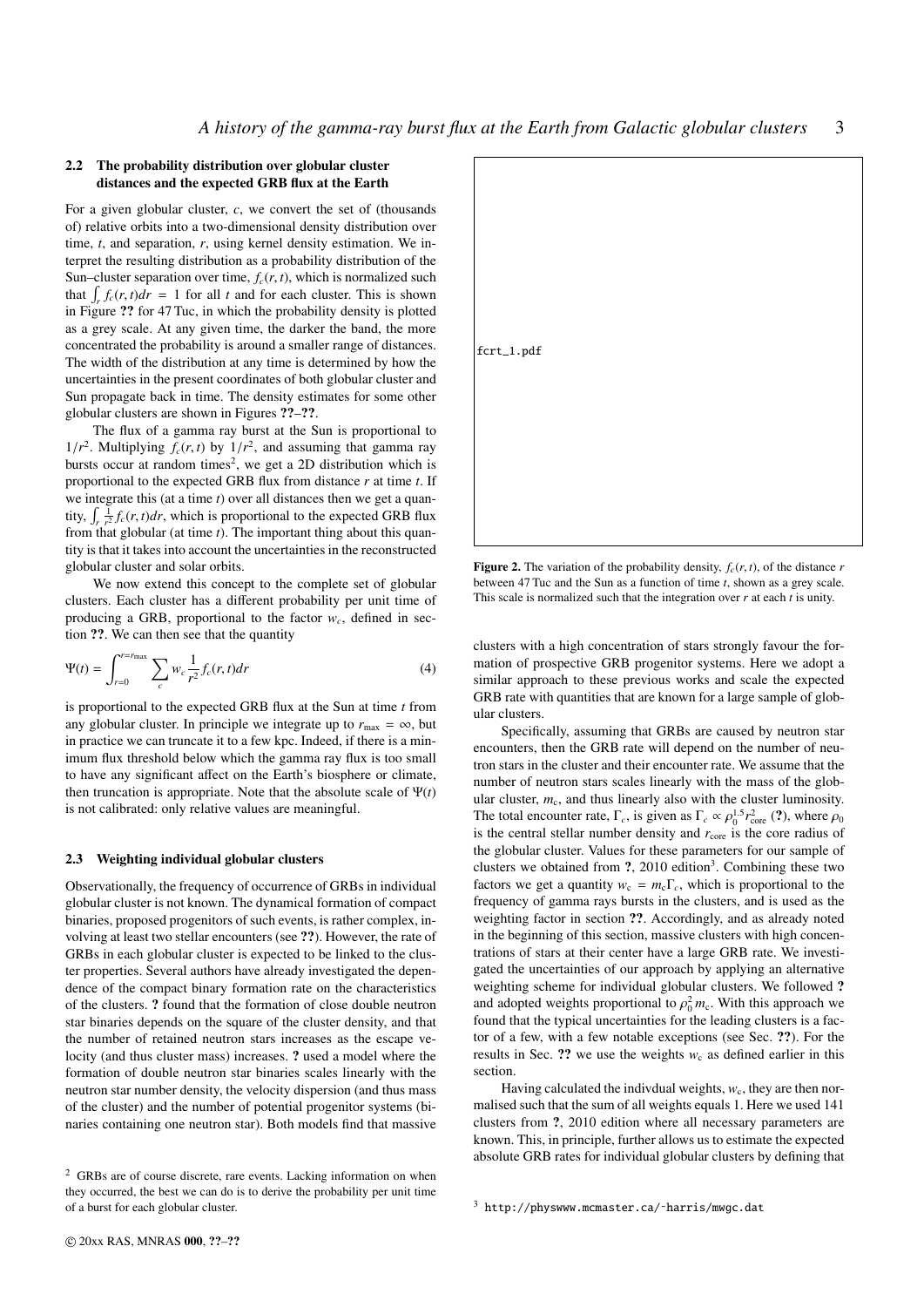# 4 *W. Domainko et al.*



Figure 3. As Figure ?? but for NGC 1851



Figure 5. As Figure ?? but for Omega Cen



Figure 4. As Figure ?? but for NGC 2808



Figure 6. As Figure ?? but for M 13

#### 3 RESULTS

a weight of 1 corresponds to the Galactic rate of GRBs launched in globular clusters. This galactic GRB rate can be calculated from the short GRB rate in the local Universe of  $8^{+5}_{-3}$  Gpc<sup>-3</sup>yr<sup>-1</sup> (?) and the density of Milky Way-type galaxies of 0.01 Mpc<sup>-3</sup> (?). This rate is obtained for GRBs beamed towards Earth and is thus independent of the degree of collimation of the events. If it is assumed that the occurrence of short GRBs in the local Universe is dominated by bursts launched in globular clusters (??), then the combined GRB rate of all globular clusters is 10<sup>−</sup><sup>6</sup> year<sup>−</sup><sup>1</sup> . This estimate is also consistent with the theoretically expected rate of short GRB production in these clusters (?).

Figure ?? shows the expected GRB flux,  $\Psi(t)$ , for the case  $r_{\text{max}} =$ 5 kpc. This distance threshold covers 95% of all hazardous GRBs if a log-normal GRB luminosity distribution with log  $E_{\gamma,iso} = 50.81 \pm$ <sup>0</sup>.74 erg (?) and a critical fluence at Earth for a significant affect on the biosphere or climate of  $10^7$  erg cm<sup>-2</sup> (?) is assumed. (The profile of  $\Psi(t)$  has very similar shape for other values of  $r_{\text{max}}$ , the difference being that the "background" level is higher for larger values of  $r_{\text{max}}$ , and lower for smaller values.) We see a significant variation. There are three broad peaks, at 70, 180 and 340 Myr. These correspond to times in the Earth's history when – within the limitations of our orbital reconstruction and assumptions made – we would ex-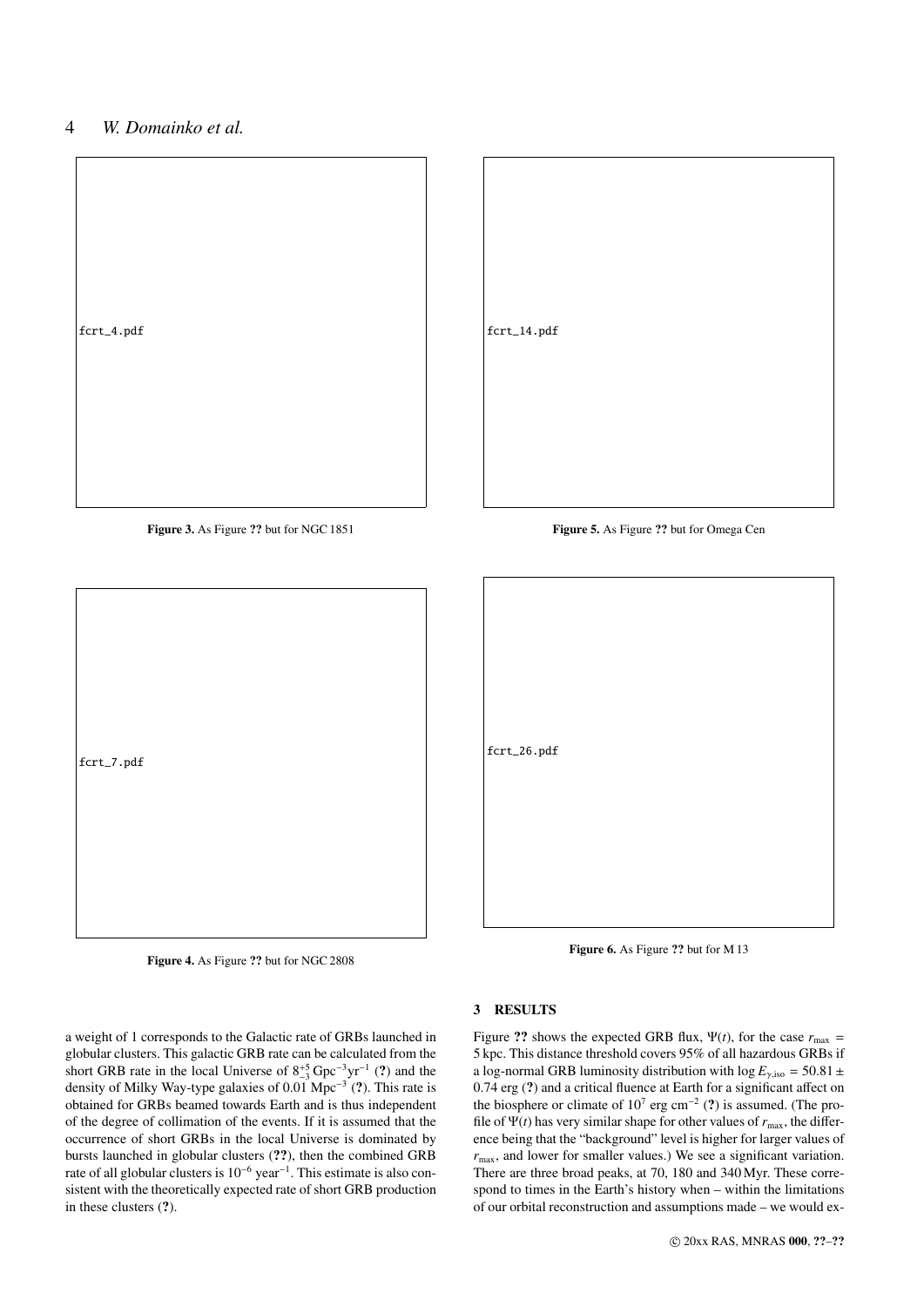

Figure 7. As Figure ?? but for M 15



Figure 8. The expected GRB flux,  $\Psi(t)$ , at the Sun as a function of time before present, in arbitrary units. The vertical lines are the times of the 18 mass extinction events compiled by (?).

pect a significantly higher level of GRB flux than the average over the past 550 Myr.

Examining the plots of  $f_c(r, t)$  for all clusters, we can identify those clusters which make the biggest contribution to  $\Psi(t)$  in each peak:

• Peak at 70 Myr. The main contributor is 47 Tuc, which has ten times the contribution to  $\Psi(t)$  than does the next cluster, NGC 1851

• Peak at 180 Myr. The main contributor is again 47 Tuc, with

several others contributing at a level 5–20 times lower, the largest of these being Omega Cen, M 13, and M 15.

• Peak at 340 Myr. Once again 47 Tuc gives the largest contribution, with several others contributing at a level 7 or more times lower, the most significant of these being NGC 2808.

The prominence of 47 Tuc is a consequence both of its high weight,  $w_c$ , and the fact that it is one of the globular clusters which comes quite close to the Sun. All the main contributors are massive clusters that contain significant populations of dynamically formed stellar binaries. Specifically:

• 47 Tuc has the second largest number of radio-detected msP-SRs (23, ?), detected by *Fermi-LAT* in high energy gamma-rays (?). In our weighting scheme (see Sec. ??) it would account for about 5% of the GRBs produced in globular clusters. In the alternative weighting scheme (see Sec. ??) it accounts for about 1% of GRBs in globular clusters (for the following clusters this number is given in brackets). 47 Tuc is the dominant globular cluster in our study for both weighting schemes.

• NGC 1851 contains a msPSR in a very eccentric binary system with massive secondary (?). This could account for about  $2\%$  (1%) of GRBs from globular clusters.

• NGC 2808 is a massive globular cluster with complex evolutionary history (?). This could account for about 5% (0.3%) of GRBs from globular clusters.

• Omega Cen is the most massive globular cluster in the Galaxy, detected by *Fermi-LAT* (?). This could account for about 2%  $(10^{-3}\%)$  of GRBs from globular clusters. For this globular cluster the two different weighting schemes give the largest difference since it is a very massive cluster with a shallow density profile.

• M 13 contains five radio-detected msPSRs (?). This could account for about 0.2% (10<sup>−</sup><sup>3</sup>%) of GRBs from globular clusters.

• M 15 has a double neutron-star binary that will merge within a Hubble time (?), eight radio-detected msPSRs (?). This could account for about 6% (2%) of GRBs from globular clusters.

As mentioned earlier, GRBs are of course discrete, rare events. Indeed, our calculations suggest that only about 10 GRBs will have occurred within 5kpc of the Sun over the course of the Phanerozoic. Thus the *true* distribution of flux with time would comprise of a series of narrow peaks of various heights. Fig. 8 shows the *expected* flux at time (times a constant), so is the best single estimate of that distribution.

By way of comparison we overplot in Figure ?? the times of 18 mass extinction events on the Earth revealed by the fossil record, as compiled by (?). One may be tempted to draw a causal connection between one of these events and one of the peaks in Ψ(*t*), although clearly there is a reasonable chance that one of these 18 events could coincide with a peak just by chance.<sup>4</sup> It is nonetheless worthwhile identifying those events nearest to the three peaks. These are

• Peak at 70 Myr: the famous KT extinction at 65 Myr BP, generally accepted to have had a significant role in the demise of the dinosaurs;

<sup>4</sup> The probability that any one event, thrown down at random over the time range range 0–550 Myr, would not land in a particular box of width 20 Myr (the width of the peaks in  $\Psi(t)$ ), is 1 – 20/550. So the probability that at least one of the 18 events coincides with such a box just by chance is 1 −  $(1 - 20/550)^{18} = 0.5$ . This is not a proper hypothesis test, but it highlights that a coincidence is quite likely.